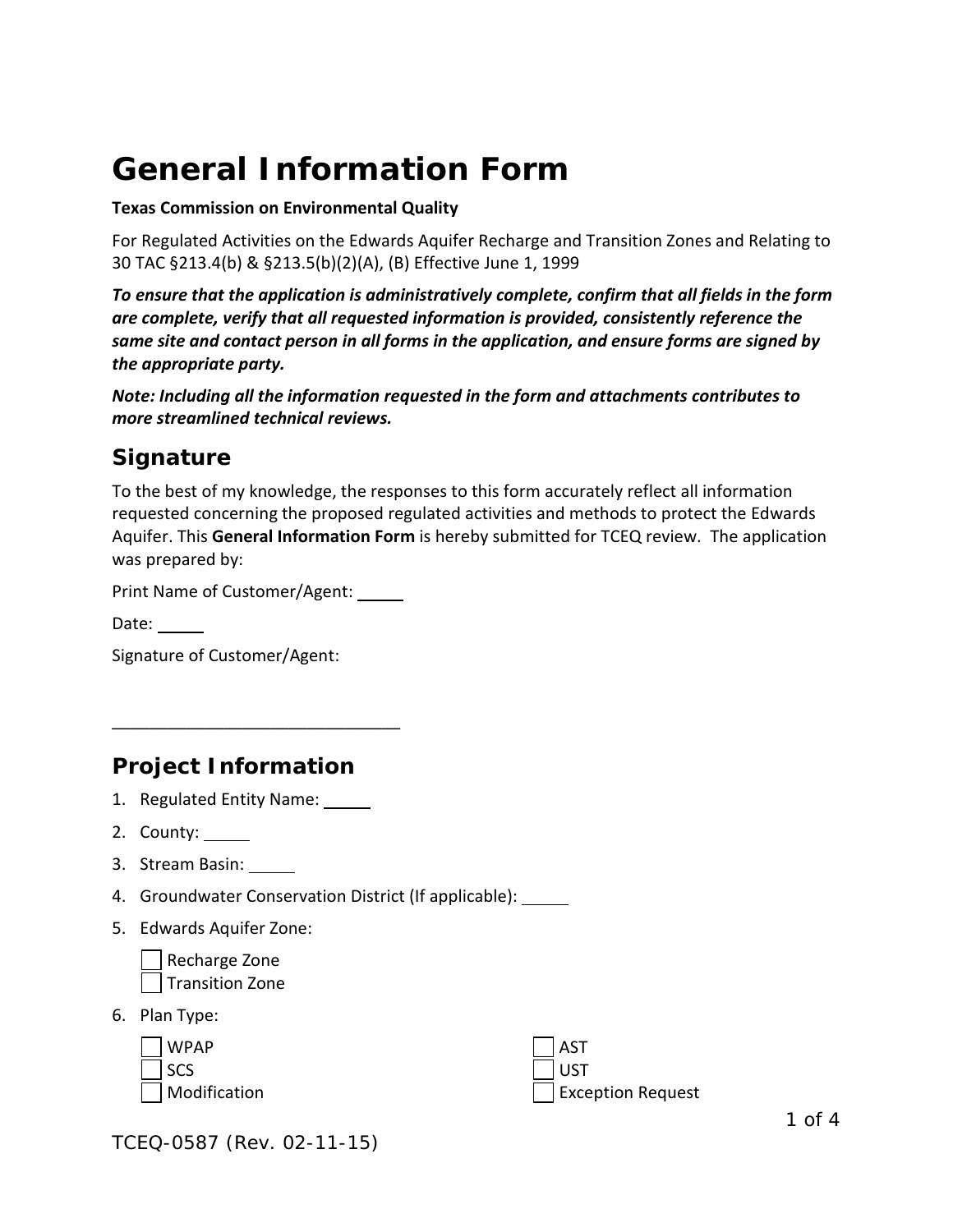| Customer (Applicant):<br>7. |  |  |
|-----------------------------|--|--|
|-----------------------------|--|--|

|       | Contact Person: ______<br>Entity:<br>Mailing Address: ______<br>City, State: ______<br>Telephone: _____<br>Email Address: _______                                                                                                                                                                                                                | FAX: The contract of the contract of the contract of the contract of the contract of the contract of the contract of the contract of the contract of the contract of the contract of the contract of the contract of the contr |
|-------|--------------------------------------------------------------------------------------------------------------------------------------------------------------------------------------------------------------------------------------------------------------------------------------------------------------------------------------------------|--------------------------------------------------------------------------------------------------------------------------------------------------------------------------------------------------------------------------------|
| 8.    | Agent/Representative (If any):                                                                                                                                                                                                                                                                                                                   |                                                                                                                                                                                                                                |
|       | Contact Person: ______<br>Entity: $\_\_$<br>Mailing Address: ______<br>City, State: ______<br>Telephone: _____<br>Email Address: ______                                                                                                                                                                                                          | FAX:                                                                                                                                                                                                                           |
| 9.    | Project Location:                                                                                                                                                                                                                                                                                                                                |                                                                                                                                                                                                                                |
|       | The project site is located inside the city limits of ______.<br>The project site is located outside the city limits but inside the ETJ (extra-territorial<br>jurisdiction) of flat the control of the control of the control of the control of the control of the control o<br>The project site is not located within any city's limits or ETJ. |                                                                                                                                                                                                                                |
|       | $10.$ The location of the project site is described below. The description provides sufficient<br>detail and clarity so that the TCEQ's Regional staff can easily locate the project and site<br>boundaries for a field investigation.                                                                                                           |                                                                                                                                                                                                                                |
| 11.   | Attachment A – Road Map. A road map showing directions to and the location of the<br>project site is attached. The project location and site boundaries are clearly shown on<br>the map.                                                                                                                                                         |                                                                                                                                                                                                                                |
| 12. l | <b>Attachment B - USGS / Edwards Recharge Zone Map.</b> A copy of the official 7 $\frac{1}{2}$ minute<br>USGS Quadrangle Map (Scale: 1" = 2000') of the Edwards Recharge Zone is attached.<br>The map(s) clearly show:                                                                                                                           |                                                                                                                                                                                                                                |
|       | Project site boundaries.<br><b>USGS Quadrangle Name(s).</b><br>Boundaries of the Recharge Zone (and Transition Zone, if applicable).<br>Drainage path from the project site to the boundary of the Recharge Zone.                                                                                                                                |                                                                                                                                                                                                                                |
| 13.   | The TCEQ must be able to inspect the project site or the application will be returned.<br>Sufficient survey staking is provided on the project to allow TCEQ regional staff to locate<br>the boundaries and alignment of the regulated activities and the geologic or manmade<br>features noted in the Geologic Assessment.                      |                                                                                                                                                                                                                                |
|       | Survey staking will be completed by this date:                                                                                                                                                                                                                                                                                                   |                                                                                                                                                                                                                                |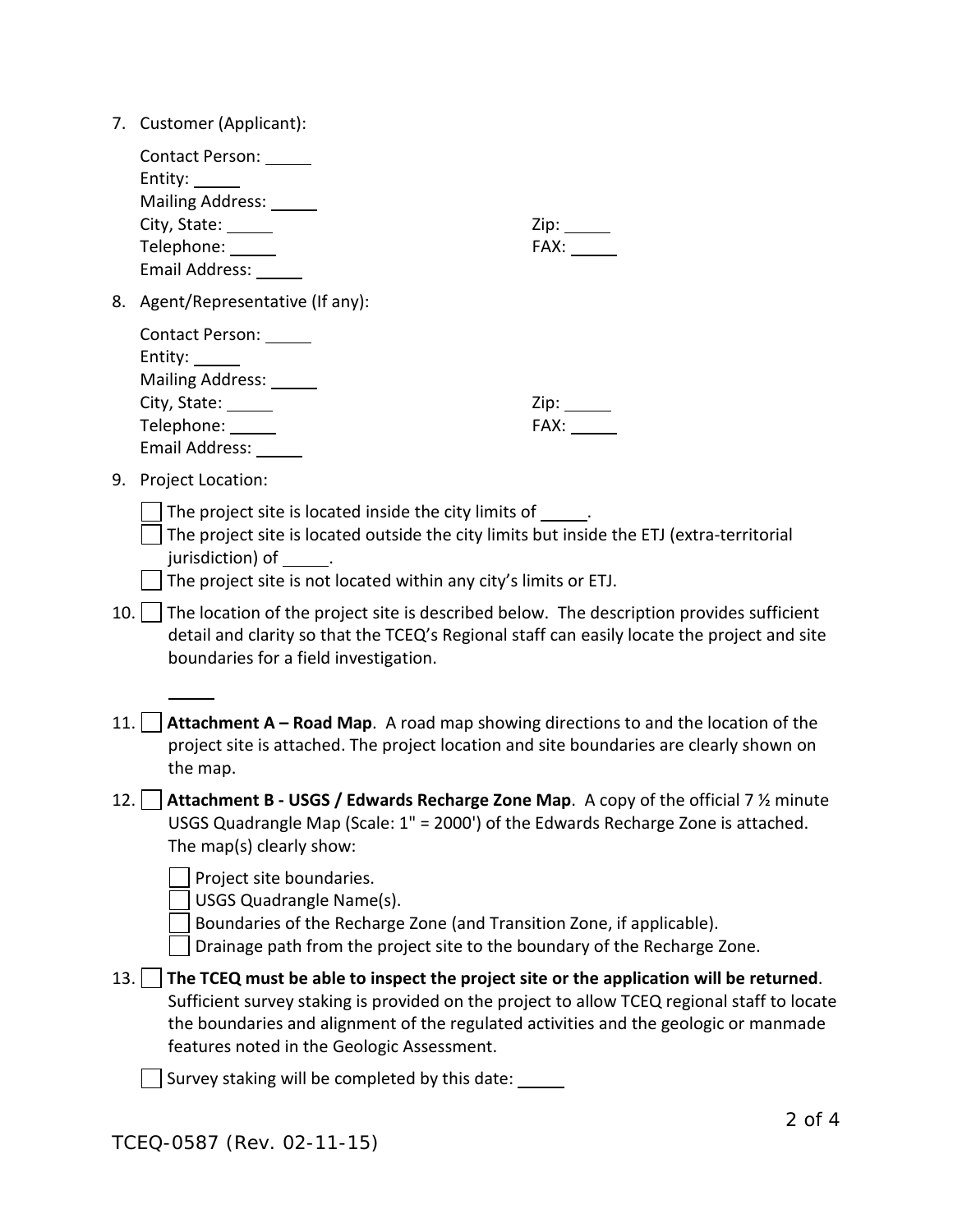14. **Attachment C – Project Description**. Attached at the end of this form is a detailed narrative description of the proposed project. The project description is consistent throughout the application and contains, at a minimum, the following details:

| Area of the site                                      |
|-------------------------------------------------------|
| Offsite areas                                         |
| Impervious cover                                      |
| Permanent BMP(s)                                      |
| Proposed site use                                     |
| Site history                                          |
| Previous development                                  |
| Area(s) to be demolished                              |
| 15. Existing project site conditions are noted below: |

| Existing commercial site            |
|-------------------------------------|
| Existing industrial site            |
| Existing residential site           |
| Existing paved and/or unpaved roads |
| Undeveloped (Cleared)               |
| Undeveloped (Undisturbed/Uncleared) |
| Other:                              |
|                                     |

## *Prohibited Activities*

- 16. I lam aware that the following activities are prohibited on the Recharge Zone and are not proposed for this project:
	- (1) Waste disposal wells regulated under 30 TAC Chapter 331 of this title (relating to Underground Injection Control);
	- (2) New feedlot/concentrated animal feeding operations, as defined in 30 TAC §213.3;
	- (3) Land disposal of Class I wastes, as defined in 30 TAC §335.1;
	- (4) The use of sewage holding tanks as parts of organized collection systems; and
	- (5) New municipal solid waste landfill facilities required to meet and comply with Type I standards which are defined in §330.41(b), (c), and (d) of this title (relating to Types of Municipal Solid Waste Facilities).
	- (6) New municipal and industrial wastewater discharges into or adjacent to water in the state that would create additional pollutant loading.
- 17.  $\vert$  I am aware that the following activities are prohibited on the Transition Zone and are not proposed for this project:
	- (1) Waste disposal wells regulated under 30 TAC Chapter 331 (relating to Underground Injection Control);
	- (2) Land disposal of Class I wastes, as defined in 30 TAC §335.1; and